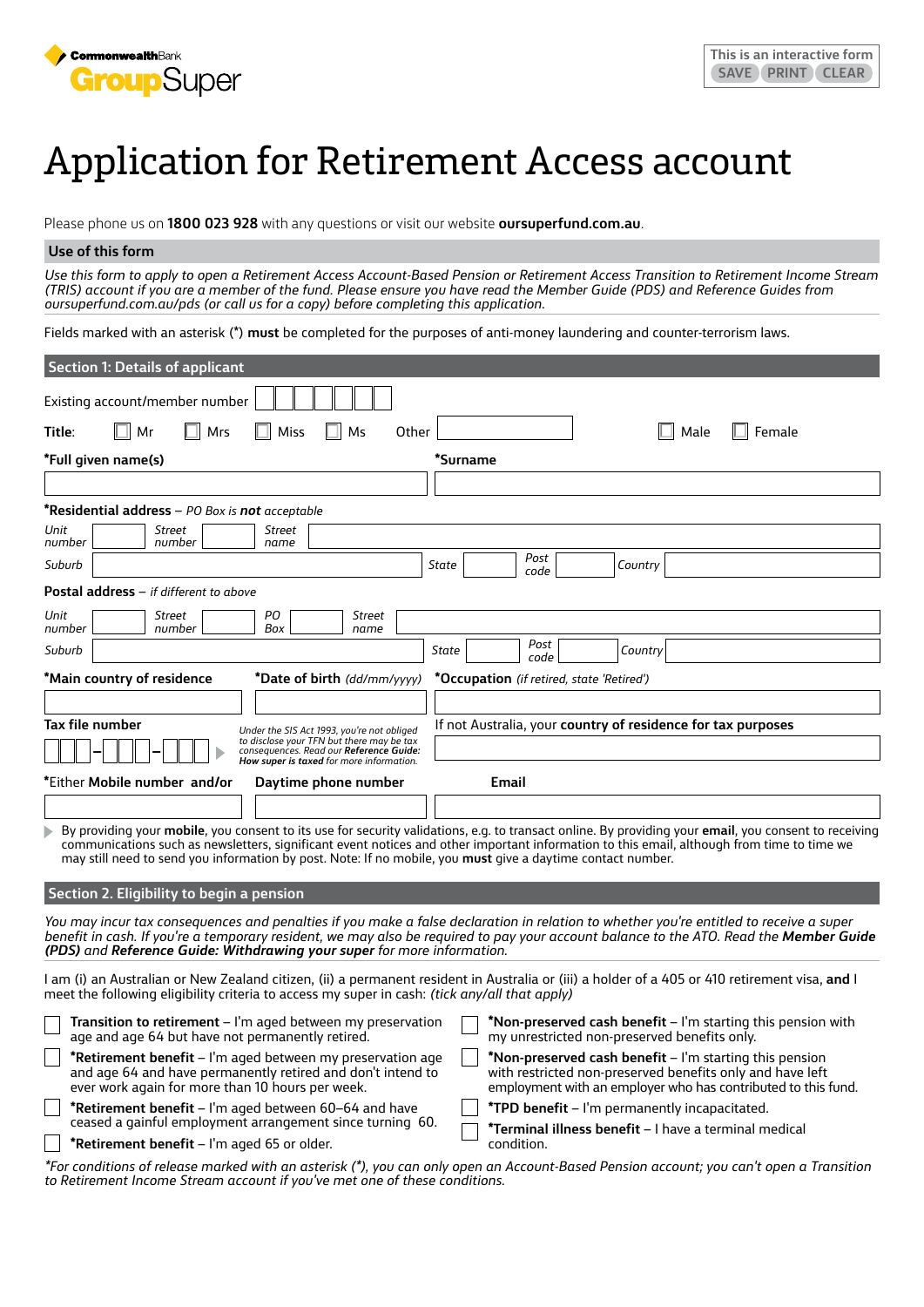#### **Section 3. Open account details**

*You can't contribute or transfer additional super to your pension account once it's open. To use super from more than one account or fund to begin your pension, you should consolidate these benefits into an Accumulate Plus account before applying to open a pension account. Also keep in mind that the timing of the separate transactions to withdraw super from your Accumulate Plus account and deposit it into a new Retirement Access account means there's generally at least one NSW bank business day where this money is not invested. Read the PDS for more information.* 

**Complete this column if you're opening a Transition to Retirement Income Stream (TRIS) account**

## **3A. Transition to Retirement Income Stream**

*A minimum opening balance of \$20,000 is required; there's no maximum balance amount in a TRIS account until you meet a further condition of release – read the PDS for more information.*

I want to open my **TRIS account** with:



**An amount** from the account indicated in Section 1 of:

**Complete this column if you're opening an Account-Based Pension account 3A. Account Based Pension**

*A minimum opening balance of \$20,000 is required. An Account-Based Pension balance is subject to a transfer balance cap – read the PDS for more information.*

I want to open my **Account-Based Pension account** with:

**All** of the benefits from the account indicated in Section 1 (and I understand this will close that account)

**An amount** from the account indicated in Section 1 of:

#### **3B: Choose your investment**

**\$**

*Nominate the new investment selection for your account balance in the table below.* 

*Fee deductions: If you select more than one option below, we deduct your monthly administration fee from each option in the same proportion as your account balance.*

**\$**

*Important: Each option has a different level of potential risk and return – please consider your personal circumstances carefully.*

| Investment option<br>name <sup>1</sup>     | Investment option objective <sup>2</sup>                                                                   | <b>Risk band</b><br>& label<br>(see box below) | Min. suggested<br>investment<br>timeframe | Percentage of<br>balance |
|--------------------------------------------|------------------------------------------------------------------------------------------------------------|------------------------------------------------|-------------------------------------------|--------------------------|
| Cash /<br><b>Cash TRIS</b>                 | Avg. gross return over 10 years that exceeds<br>Bloomberg AusBond Bank Bill Index                          | 1 (Very low)                                   | year or more                              | '%                       |
| Conservative /<br><b>Conservative TRIS</b> | Avg. net return over 10 years of CPI + 1% p.a. for<br>TRIS or CPI + 2% p.a. for Account-Based Pensions     | 2 (Low)                                        | 3 years or more                           | %                        |
| Moderate /<br><b>Moderate TRIS</b>         | Avg. net return over 10 years of CPI + 1.5% p.a. for<br>TRIS or CPI + 2.5% p.a. for Account-Based Pensions | 3 (Low-med)                                    | 3 years or more                           | $\%$                     |
| <b>Balanced /</b><br><b>Balanced TRIS</b>  | Avg. net return over 10 years of CPI + 2.5% p.a. for<br>TRIS or CPI + 3.5% p.a. for Account-Based Pensions | 4 (Medium)                                     | 5 years or more                           | $\%$                     |
| Growth /<br><b>Growth TRIS</b>             | Avg. net return over 10 years of CPI + 3% p.a. for<br>TRIS or CPI + 4% p.a. for Account-Based Pensions     | 5 (Med-high)                                   | 7 years or more                           | %                        |

**Total must equal 100%**

*We use the Standard Risk Measure (SRM) scale outlined in this table (right) to describe our investment options. The SRM is not a complete assessment of all forms of risk. Negative returns and/or increased volatility of returns may occur more or less frequently than the estimates provided. Read our Reference Guide: Investments for more details.*

| <b>Risk band &amp; label</b><br>Estimated number of years with a negative<br>annual return over any 20-year period<br>Less than 0.5 years<br>1 – Very low<br>$2 - Low$<br>0.5 to less than 1 year<br>1 to less than 2 years<br>3 – Low to medium<br>2 to less than 3 years<br>4 – Medium<br>3 to less than 4 years<br>5 - Medium to high<br>4 to less than 6 years<br>$6 - High$ |               |                 |
|----------------------------------------------------------------------------------------------------------------------------------------------------------------------------------------------------------------------------------------------------------------------------------------------------------------------------------------------------------------------------------|---------------|-----------------|
|                                                                                                                                                                                                                                                                                                                                                                                  |               |                 |
|                                                                                                                                                                                                                                                                                                                                                                                  |               |                 |
|                                                                                                                                                                                                                                                                                                                                                                                  |               |                 |
|                                                                                                                                                                                                                                                                                                                                                                                  |               |                 |
|                                                                                                                                                                                                                                                                                                                                                                                  |               |                 |
|                                                                                                                                                                                                                                                                                                                                                                                  |               |                 |
|                                                                                                                                                                                                                                                                                                                                                                                  |               |                 |
|                                                                                                                                                                                                                                                                                                                                                                                  | 7 – Very high | 6 or more years |

<sup>1.</sup> The 'TRIS' name refers to the taxable investment options applicable to Retirement Access Transition to Retirement Income Stream (TRIS) accounts.

<sup>2.</sup> The overall features of the Account-Based Pension and TRIS versions of each investment option are the same – there's no difference in the way the assets are invested or the level of investment risk. The investment objective is different for each account type within the diversified options, reflecting a lower overall return target for the TRIS options to account for tax that's deducted from investment returns.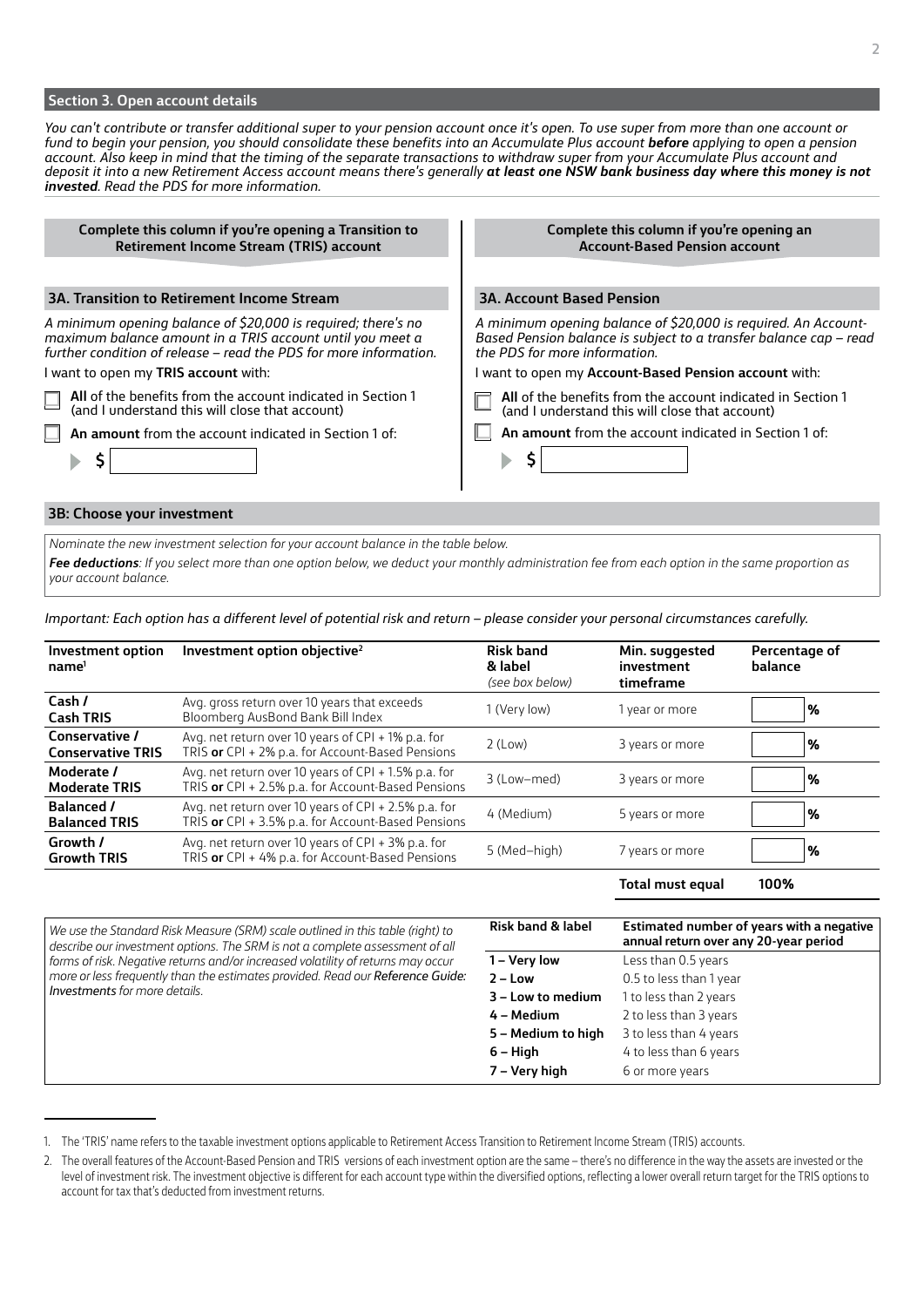# **3C. Choose how your pension is drawn down:**

## Tick  $(V)$  one option only.

**Proportionately** across all of your investment options.

**By percentage payment**, where we deduct each pension payment from two or more investment options in the proportion you specify.

**Account Based Pension**

**In priority order**, where we deduct each pension payment from one investment option at a time, based on the first option you nominate. Once there's no money left in your first priority option, we begin deducting from the second option you nominated, and so on.

## **Transition to Retirement Pension**



#### **Notes:**

- 1. If you **don't** select an option for your balance in section 3B, or if your selected percentages don't equal 100%, your whole balance is invested in the default investment option, which is the Balanced TRIS or Balanced option, as applicable to your account type. We make no representation about whether the default option is the most appropriate option for you. You should read the PDS and *Reference Guide: Investments* before making any investment selection. You should seek professional advice to decide what option is best for you and when making an investment selection.
- 2. If you select more than one option in section 3B, you can choose whether your pension payments are withdrawn from those options proportionately across all of your options, as a percentage or in priority order – read the PDS for more information. Regardless of your investment selection, the deduction of any fees will be deducted proportionately across your investment balances.

#### **Section 4. Pension payments**

#### **4A. Payment amount**

*You must receive a minimum amount in pension payments each financial year, calculated using your age and account balance when your account is opened and on 1 July each year thereafter. A maximum amount also applies to TRIS accounts. These amounts are prorated in your first year. Refer to the PDS for more on minimums and maximums. At the beginning of each financial year, we write to you with details of your new minimum pension payment amount (and maximum amount if applicable). You can change your payment amount or frequency at any time via your account online at oursuperfund.com.au/login or by completing our Change of details form.*

| Choose one of the following payment amount options:<br>$\Box$<br>want to receive my minimum pension amount payable for the financial year<br>ப<br>want to receive my maximum pension amount payable for the financial year (only applicable for a TRIS account)<br>per pension payment, gross of tax if applicable                                                                                                                                                 |                                                      |           |             |                                                                 |
|--------------------------------------------------------------------------------------------------------------------------------------------------------------------------------------------------------------------------------------------------------------------------------------------------------------------------------------------------------------------------------------------------------------------------------------------------------------------|------------------------------------------------------|-----------|-------------|-----------------------------------------------------------------|
| $\Box$<br>I want to receive $\mathsf{S}$                                                                                                                                                                                                                                                                                                                                                                                                                           |                                                      |           |             |                                                                 |
| 4B. Payment frequency                                                                                                                                                                                                                                                                                                                                                                                                                                              |                                                      |           |             |                                                                 |
| Indicate how often you would like to receive your pension payments. Payments generally begin on the fund's first applicable pay date<br>after we receive your completed application and the 14-day cooling off period has elapsed. Refer to the PDS for more information.                                                                                                                                                                                          |                                                      |           |             |                                                                 |
|                                                                                                                                                                                                                                                                                                                                                                                                                                                                    | Choose one of the following pension payment options: |           |             |                                                                 |
| $\Box$<br>Fortnightly                                                                                                                                                                                                                                                                                                                                                                                                                                              | Monthly                                              | Quarterly | Half-yearly | Yearly                                                          |
| 4C. Pension start date                                                                                                                                                                                                                                                                                                                                                                                                                                             |                                                      |           |             |                                                                 |
| If you're applying for a pension between 1 June and 30 June, you can choose to receive your first pension payment in the current<br>financial year or defer your first payment until the next financial year, i.e. after 1 July. Do you want to receive your first pension payment<br>between 1 June and 30 June for the current financial year?                                                                                                                   |                                                      |           |             |                                                                 |
| Yes - start my pension in the current financial year<br>No - start my pension next financial year                                                                                                                                                                                                                                                                                                                                                                  |                                                      |           |             |                                                                 |
| We generally make your first pension payment on the fund's first applicable payment date for your nominated frequency after your 14-day<br>cooling-off period expires. However, you can request to waive the cooling-off period, in which case we make your first payment on the first<br>applicable payment date after your account is opened. Do you want to waive your cooling-off period and start pension payments from the<br>first applicable payment date? |                                                      |           |             |                                                                 |
|                                                                                                                                                                                                                                                                                                                                                                                                                                                                    | Yes - start the pension on first applicable pay date |           |             | No - start my pension on next pay date after cooling-off period |

3. *Note: You can close your account at any time after the cooling-off period without an exit fee. Read more about cooling-off in the PDS.*